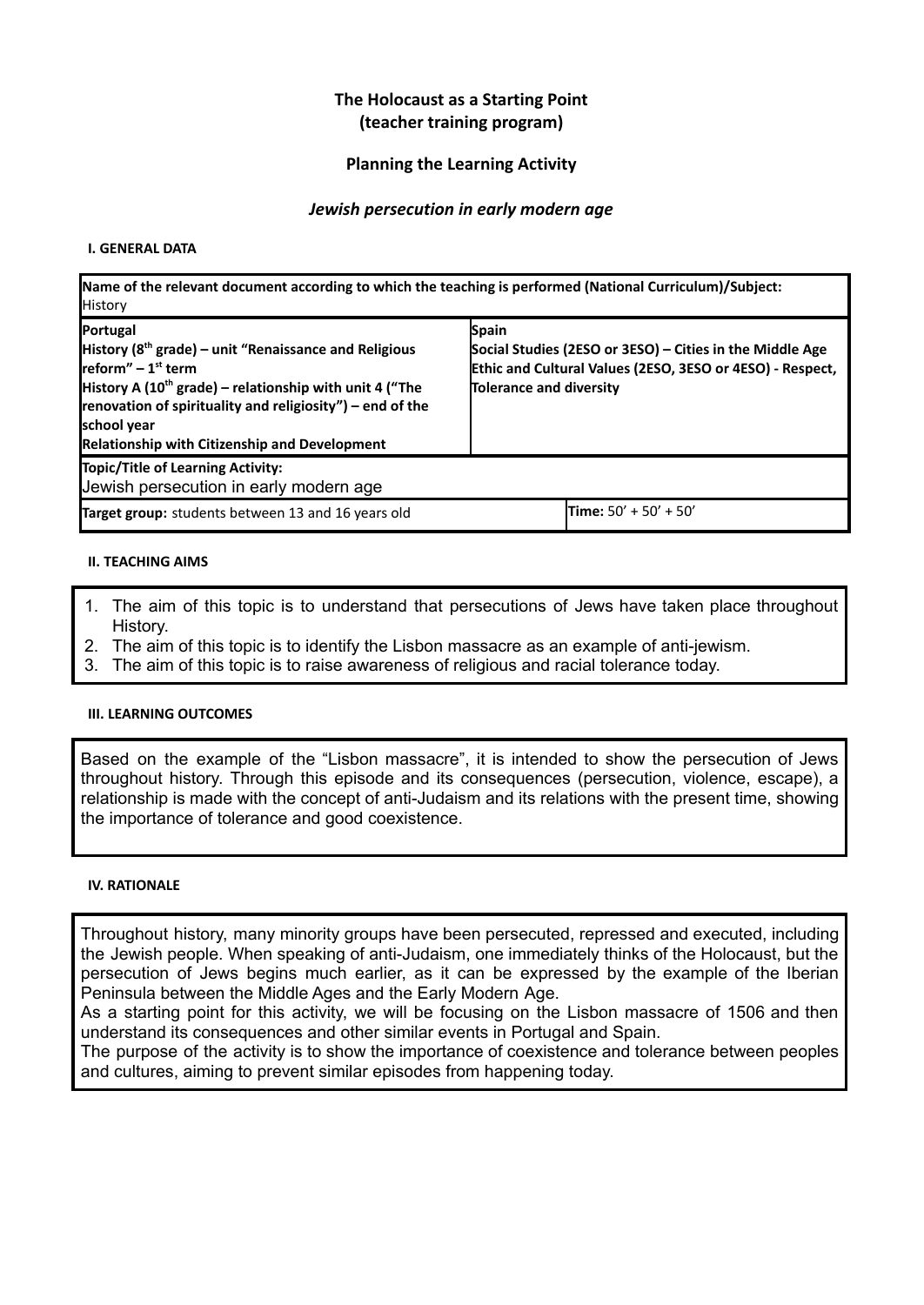#### **V. CONTEXT OF LEARNING ACTIVITY**

This learning activity is part of the History curriculum, enhancing the civic dimension and the past-present relationship.

Historical and geographical context: Iberian Peninsula in the  $15<sup>th</sup>$  and  $16<sup>th</sup>$  centuries.

#### **VI. KEY QUESTION**

From the example of the Lisbon massacre in 1506, Can we learn about tolerance with history?

Keywords: history; anti-judaism; (in)tolerance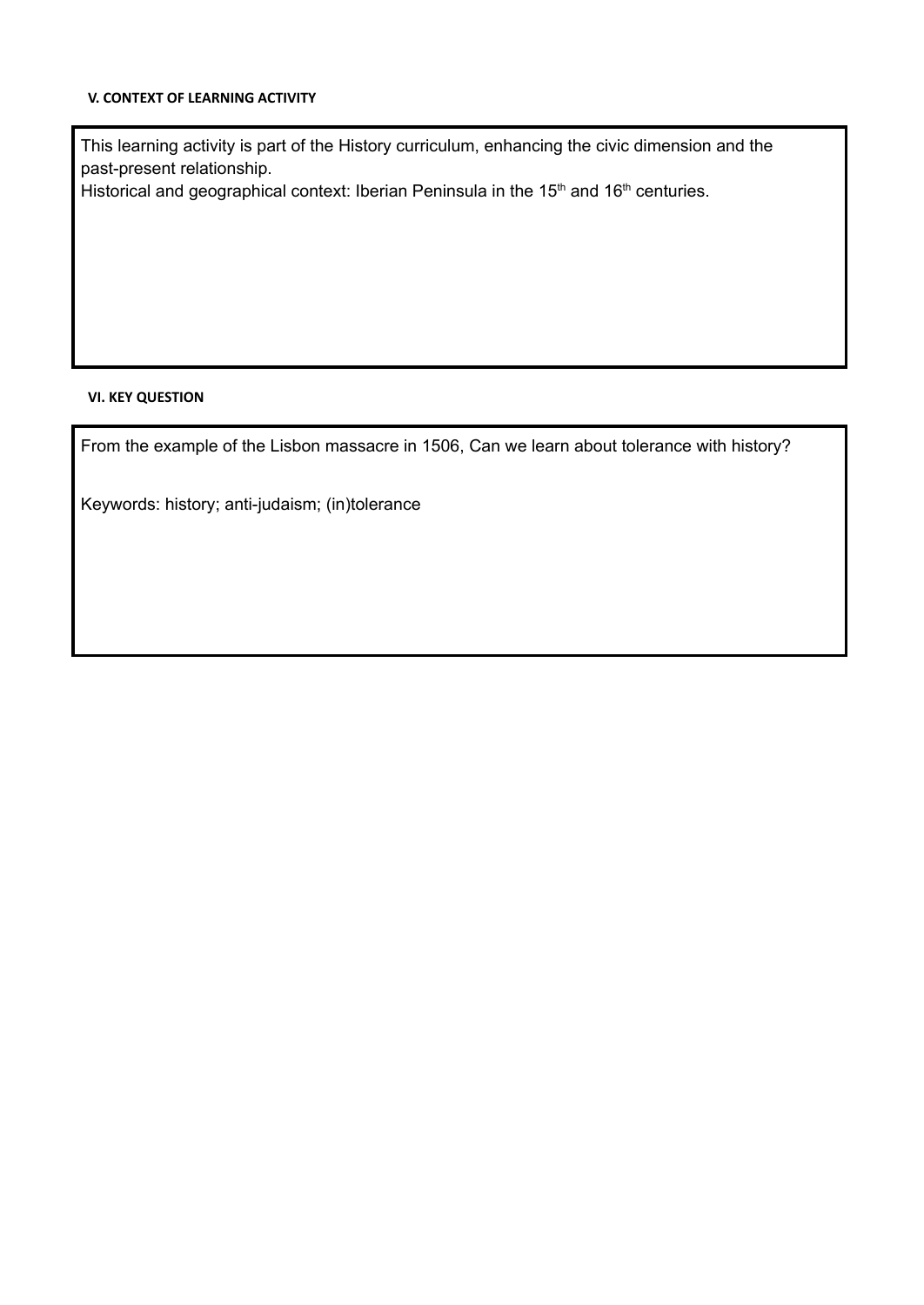# **VII. DEVELOPMENT OF LEARNING ACTIVITY (SCENARIO)**

| <b>Timing</b> | <b>Number of</b> | <b>Description of teaching activities</b>                                                                             | Models, strategies and methods of learning and teaching                                                                                                                                                                                                                                                                                                                                                                                                                                   | <b>Teaching media</b>                                                                                                                                                                                                                                                                                                                      |
|---------------|------------------|-----------------------------------------------------------------------------------------------------------------------|-------------------------------------------------------------------------------------------------------------------------------------------------------------------------------------------------------------------------------------------------------------------------------------------------------------------------------------------------------------------------------------------------------------------------------------------------------------------------------------------|--------------------------------------------------------------------------------------------------------------------------------------------------------------------------------------------------------------------------------------------------------------------------------------------------------------------------------------------|
|               | outcomes         | (scenario)<br>Introduction                                                                                            |                                                                                                                                                                                                                                                                                                                                                                                                                                                                                           |                                                                                                                                                                                                                                                                                                                                            |
| 15 min        |                  | This monument was inaugurated in<br>Lisbon in 2006 in memory of the<br>victims of Lisbon massacre occured<br>in 1506. | - General instruction for the whole class; Afterwards,<br>groups of 3 or 4 students<br>Searching information about this event. Write three or<br>four ideas and discuss and share them with the rest of<br>your partners.<br>Why does this monument contain the six<br>$\bullet$<br>pointed stars? What does it symbolize?<br>Who were the victims of the Lisbon massacre?<br>What is the meaning of anti-judaism?                                                                        | Indication of online sources with historical quality<br>(search through these expressions: massacre of<br>Lisbon; Easter Slaughter).<br>After the workgroup and presentation of the<br>results, teacher makes a historical context, focused<br>on the following topics:<br>1492 - expulsion of Jewish from the<br>Hispanic monarchy lands. |
|               |                  |                                                                                                                       | (Brainstorm and definition with students'own<br>words)<br>https://commons.wikimedia.org/wiki/File:Homen<br>agem aos Judeus - Massacre de Lisboa de<br>1506.jpg                                                                                                                                                                                                                                                                                                                            | 1497 - compulsory conversion of Jewish in<br>Portugal (new-Christians)<br>1506 - pogrom of Lisbon<br>Distinction between anti-Judaism and<br>anti-Semitism/ "limpieza de sangre" (Cf.<br>Poliakov, in attachments)                                                                                                                         |
| 35 min        |                  | 1 <sup>st</sup> Activity<br>Analysis of historical sources (view<br>attachments)                                      | Groups of 3 or 4 students - reading and observation of<br>the sources and subsequent analysis by answering the<br>following questions:<br>What kind of sources (primary or secondary)<br>are we working on?<br>Contextualize the sources with the research<br>you have done in the starting activity.<br>What is the origin of the massacre?<br>Stand out two or three main ideas from the<br>text.<br>Describe the picture. What does it reveal?<br>What can be seen? What does it show? | Distribution of sources among groups. General<br>explanation to the whole class and group to group<br>guidance.<br>After workgroup, in plenary: Open dialogue about<br>source analysis (relating concepts: anti-judaism;<br>anti-semitism; intolerance) - definition and<br>clarification of concepts                                      |
|               |                  |                                                                                                                       | https://commons.wikimedia.org/wiki/File:Massacre_d<br>e lisboa.jpg                                                                                                                                                                                                                                                                                                                                                                                                                        |                                                                                                                                                                                                                                                                                                                                            |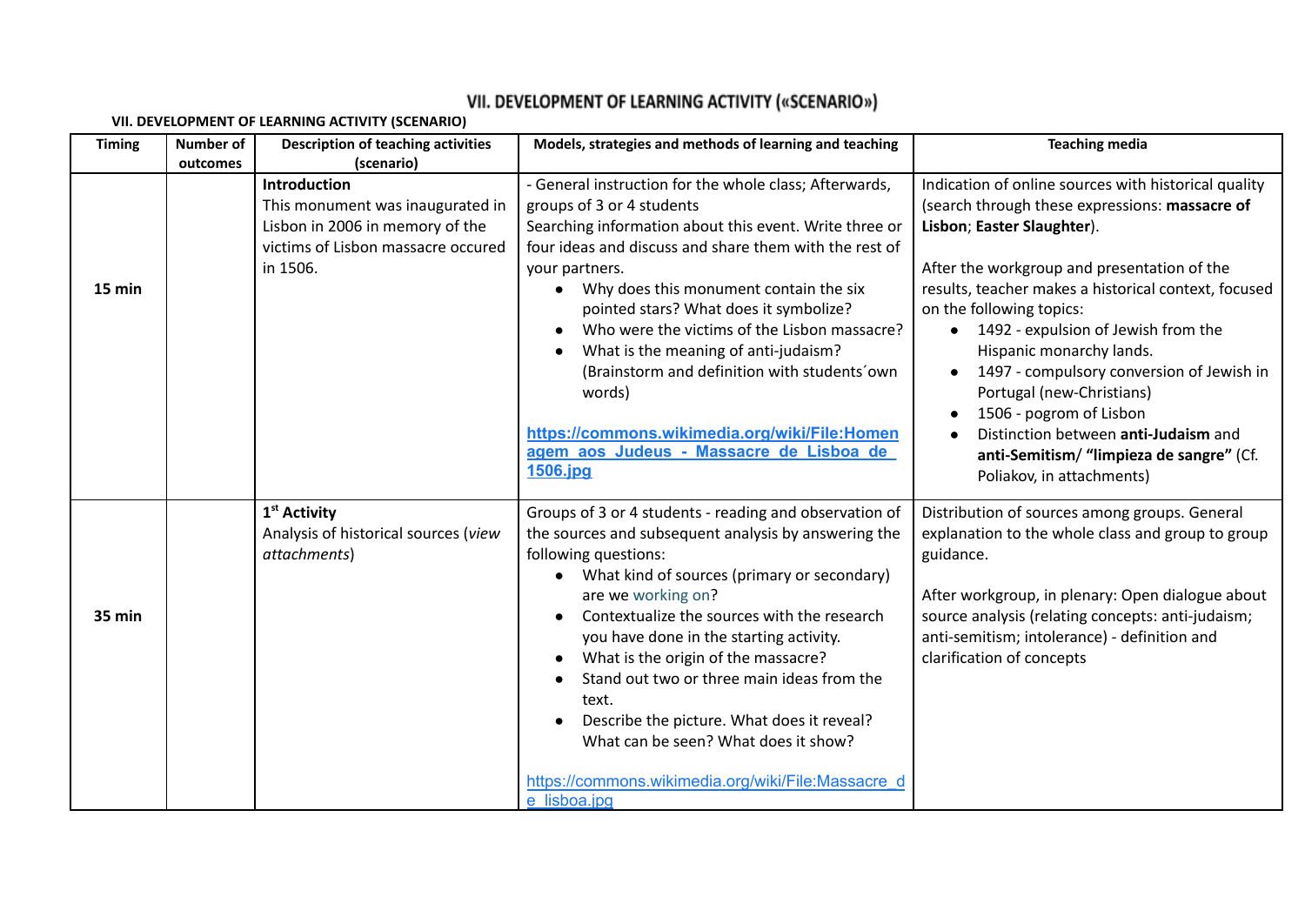| <b>50 min</b>                 | 2 <sup>nd</sup> Activity<br>Research about similar<br>persecutions in other cities of the<br>Iberian Peninsula, in different<br>times. | Groups of 3 or 4 students (each group works one of<br>this events. Depending on the total number of groups,<br>the topics can be repeated.)<br>Barcelona, 1391<br>Expulsion of Jewish by the catholic Kings,<br>1492<br>Forced conversion to the Catholicism in | Indication of online sources with historical quality.<br>General orientations and group-to-group work<br>guidance.<br>Aflter workgroup, in plenary: presentation of the<br>results. Peer comments |
|-------------------------------|----------------------------------------------------------------------------------------------------------------------------------------|-----------------------------------------------------------------------------------------------------------------------------------------------------------------------------------------------------------------------------------------------------------------|---------------------------------------------------------------------------------------------------------------------------------------------------------------------------------------------------|
|                               |                                                                                                                                        | Portugal, 1496<br>Students must prepare a PowerPoint presentation -<br>each group shows the results of the research to the<br>rest of the class. This presentation must end with a<br>reflection on "coexistence and tolerance"                                 |                                                                                                                                                                                                   |
| 20 min                        | <b>Evasion routes</b><br>What happened with the<br>survivors? (consequences)                                                           | Groups of 3 or 4 students - Distribution of two clean<br>maps (Europe and World); point on maps the evasion<br>routes (according to Benart (1992), Atlas of Medieval<br>Jewish History)                                                                         | Teacher distributes the maps and provides the link<br>where students find the source to draw the<br>evasion routes - from the Iberian Peninsula to<br>Europe, North Africa and then to America.   |
| <b>30 min</b><br>(indicative) | <b>Presentation and Reflection</b>                                                                                                     | Oral presentation about anti-judaism, anti-semitism<br>and tolerance<br>https://commons.wikimedia.org/wiki/Category:Map<br>s of 16th-century Europe#/media/File:(Putzger)<br>Europe 1559.jpg                                                                    | Final discussion: why was the coexistence of<br>Christians and Jewish impossible? Compare this<br>situation with the time we live in today.                                                       |
|                               | <b>Evaluation of learning activity</b>                                                                                                 | Teacher evaluation:<br>The results of the researches<br>Oral expression performed on the<br>presentation.<br>The formal aspects of the PowerPoint<br>presentation.                                                                                              |                                                                                                                                                                                                   |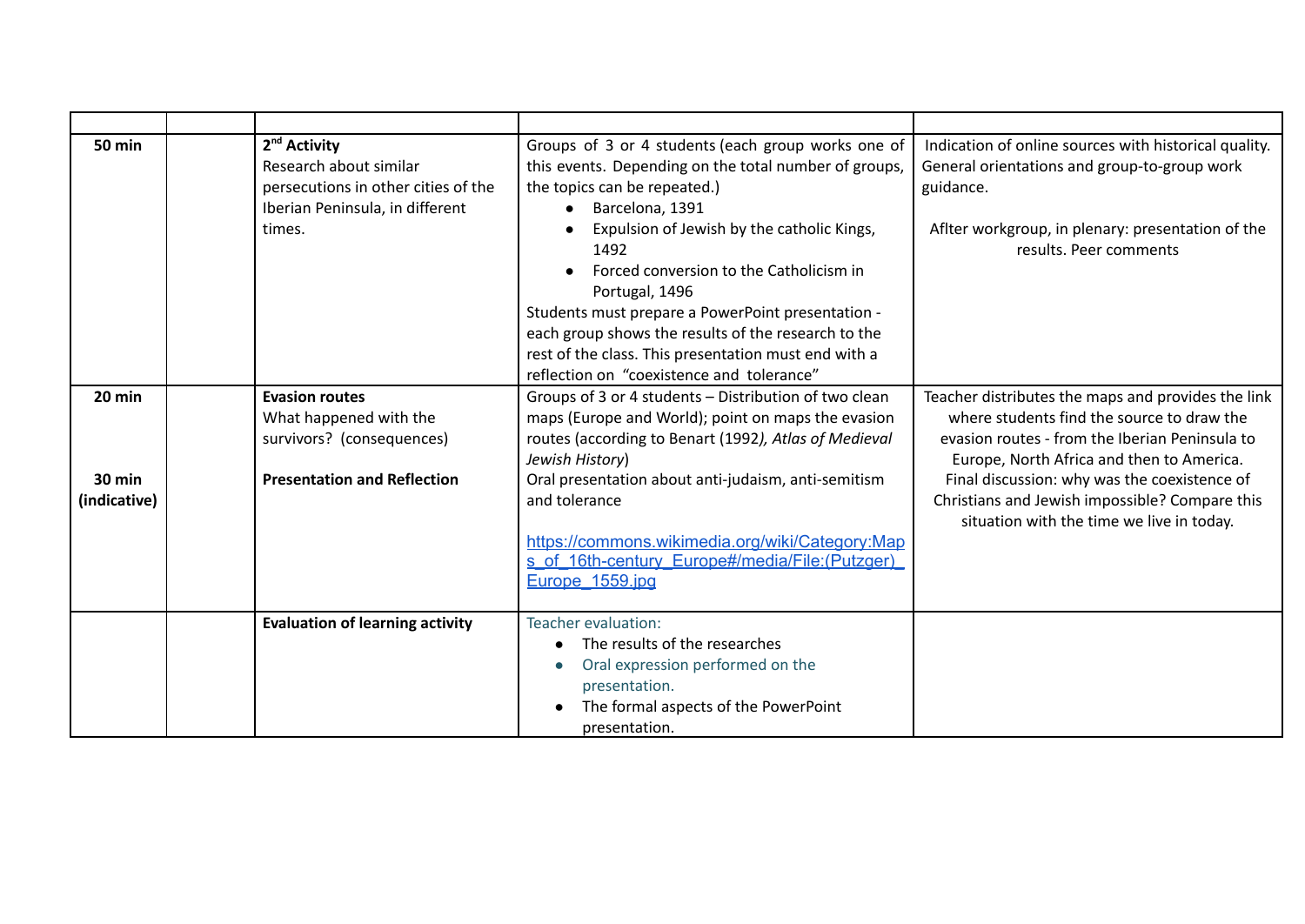#### **VIII. BIBLIOGRAPHY AND OTHER RESOURCES OF KNOWLEDGE USED IN TEACHING PREPARATION**

BEIRNAT, HAIM: Atlas of Medieval Jewish History. Carta: Jerusalem, 1992. Page 85. [https://www.worldhistory.biz/download567/Haim\\_Beinart\\_Atlas\\_of\\_Medieval\\_Jewish\\_History\\_worl](https://www.worldhistory.biz/download567/Haim_Beinart_Atlas_of_Medieval_Jewish_History_worldhistory.biz.pdf) [dhistory.biz.pdf](https://www.worldhistory.biz/download567/Haim_Beinart_Atlas_of_Medieval_Jewish_History_worldhistory.biz.pdf)

MARTINS, J. (2006). Portugal e os Judeus. 3 volumes. Lisboa, Nova Vega.

SCHAMA, S. (2018). The Story of the Jews – 1492-1900 (Portuguese edition by Temas e Debates)

#### **IX. ATTACHMENTS**



**[https://commons.wikimedia.org/wiki/File:Homenagem\\_aos\\_Judeus\\_-\\_Massacre\\_de\\_Lisboa\\_de\\_1](https://commons.wikimedia.org/wiki/File:Homenagem_aos_Judeus_-_Massacre_de_Lisboa_de_1506.jpg) [506.jpg](https://commons.wikimedia.org/wiki/File:Homenagem_aos_Judeus_-_Massacre_de_Lisboa_de_1506.jpg)**

#### **Chronicle of Damião de Gois**

«There is a chapel, in S. Domingos monastery, called "Jesus" and within this chapel, there is a Crucifix in which a sign was seen and to which miracle signs were given, although those who were in the chapel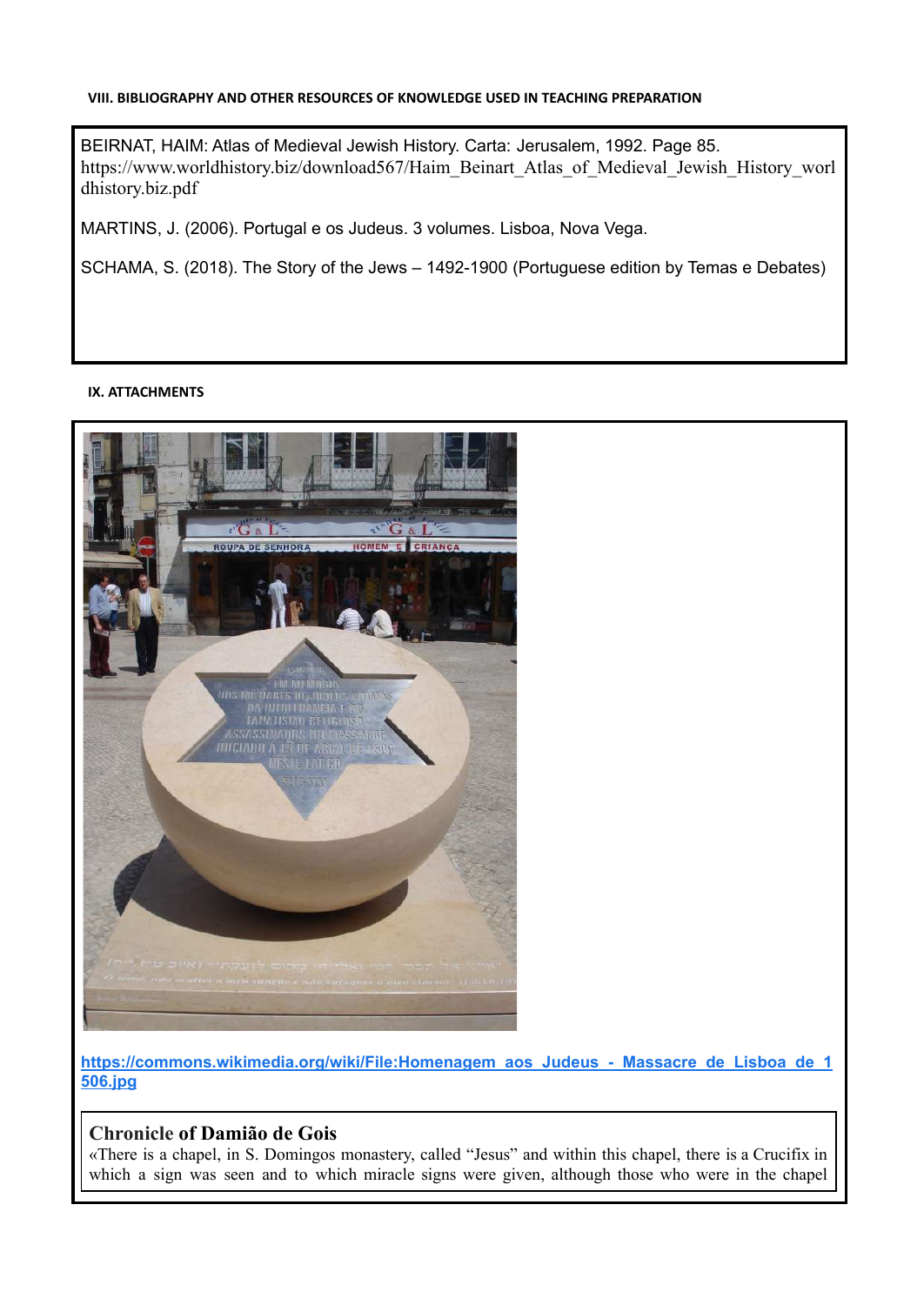thought otherwise. Among these, a New Christian[1] thought to see only a lit lamp beside the image of Jesus. After hearing this, some low social status men dragged him out of the church by the hair, killed him and burned his body in Rossio square.

The uproar was heard by many people who came to the square and to whom a monk directed a preaching inciting against New Christians. Afterwards, two monks left the monastery with a crucifix in their hands shouting: "Heresy! Heresy!" This event impressed a large crowd of foreigners, sailors from Holland, Zealand, Germany and other places. All together, more than five hundred began to kill New Christians found in the streets and the bodies, dead or half-alive were burned in bonfires lit by the Riverside (Tejo) and in the Rossio square. Slaves and Portuguese young men helped us in this task showing great diligence, bringing firewood and other materials to light the fire. In that Pascoela Sunday[2], more than five hundred people were killed.

Joining this mob of bad men and monks who walked the streets inciting people to such cruelty and showing no fear of God, more than a thousand men from Lisbon belonging to the same social status as foreign sailors, continued this horror with greater cruelty on Monday.

And as they couldn´t find any other New Christians on the streets, they entered the houses and dragged them to the streets along with their sons, wives and daughters and threw them into the fires with no mercy. The cruelty was such that children and babies were executed, splitting them into pieces or crushing them against the walls. In addition to all this, their houses were plundered and all the gold, silver and trousseau were stolen. Such a dissolution was reached that even innocent men, women, boys and girls were plucked out of the churches, ripped out from the tabernacles and from the images of Jesus, Holly Mary and other Saints to whom the fear of death had left them embraced.

More than a thousand souls died without help on this Monday, as few people were in the city because of the plague. The honorable ones were out of town. And if the alcaides[3] and other officers wanted to help the New Christians so badly, they found so much resistance that they were forced to retreat to avoid that the same thing could happen to them.

On the next day, These men continued in their wickedness, although they no longer found anyone to kill, for all the New Christians who had escaped were made safe by honorable and pious people, yet they weren´t able to prevent the death of more than one thousand and nine hundred souls.

The Regedor[4] Aires da Silva and the Governor Dom Álvaro de Castro came to the city in the afternoon of that day, along with the people they could gather, but it was almost over. They informed the king D. Manuel, who was in the village of Avis, and quickly the king sent both Prior do Crato and Dom Diogo Lopo, two special power men to punish the guilty. Many of them were arrested and hanged for justice, mainly the Portuguese, because the foreigners, with the robberies and spoil, took refuge in their ships and followed their destiny. As for the two monks who walked the crucifix through the city, they were expelled from the religious order and, by sentence, burned.»

Damião de Gois, Chronicle of the Great King Manuel, 1566

[1] Jew converted to Christianity in Portugal after 1496

- [3] Magistrates chosen by the king, who performed military functions
- [4] Head of the king's court, with powers to try serious crimes

<sup>[2]</sup> Octave of Easter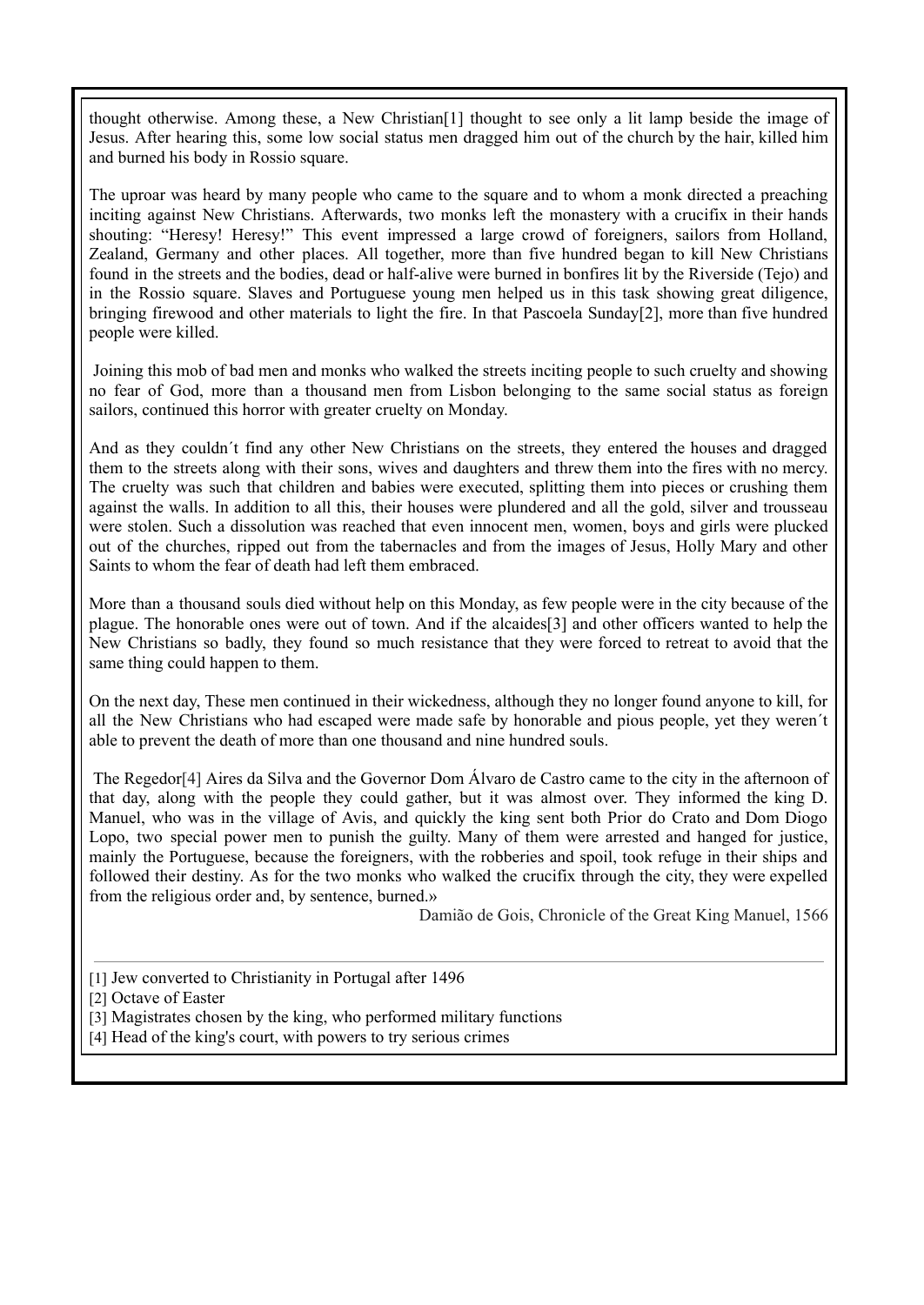

"The Christian Contend, which recently took place in Lisbon, capital of Portugal, between Christians and New Christians or Jews, because of the Crucified God " - Anonymous pamphlet, printed in Germany (presumably just a few months after the Lisbon massacre) [https://commons.wikimedia.org/wiki/File:Massacre\\_de\\_lisboa.jpg](https://commons.wikimedia.org/wiki/File:Massacre_de_lisboa.jpg)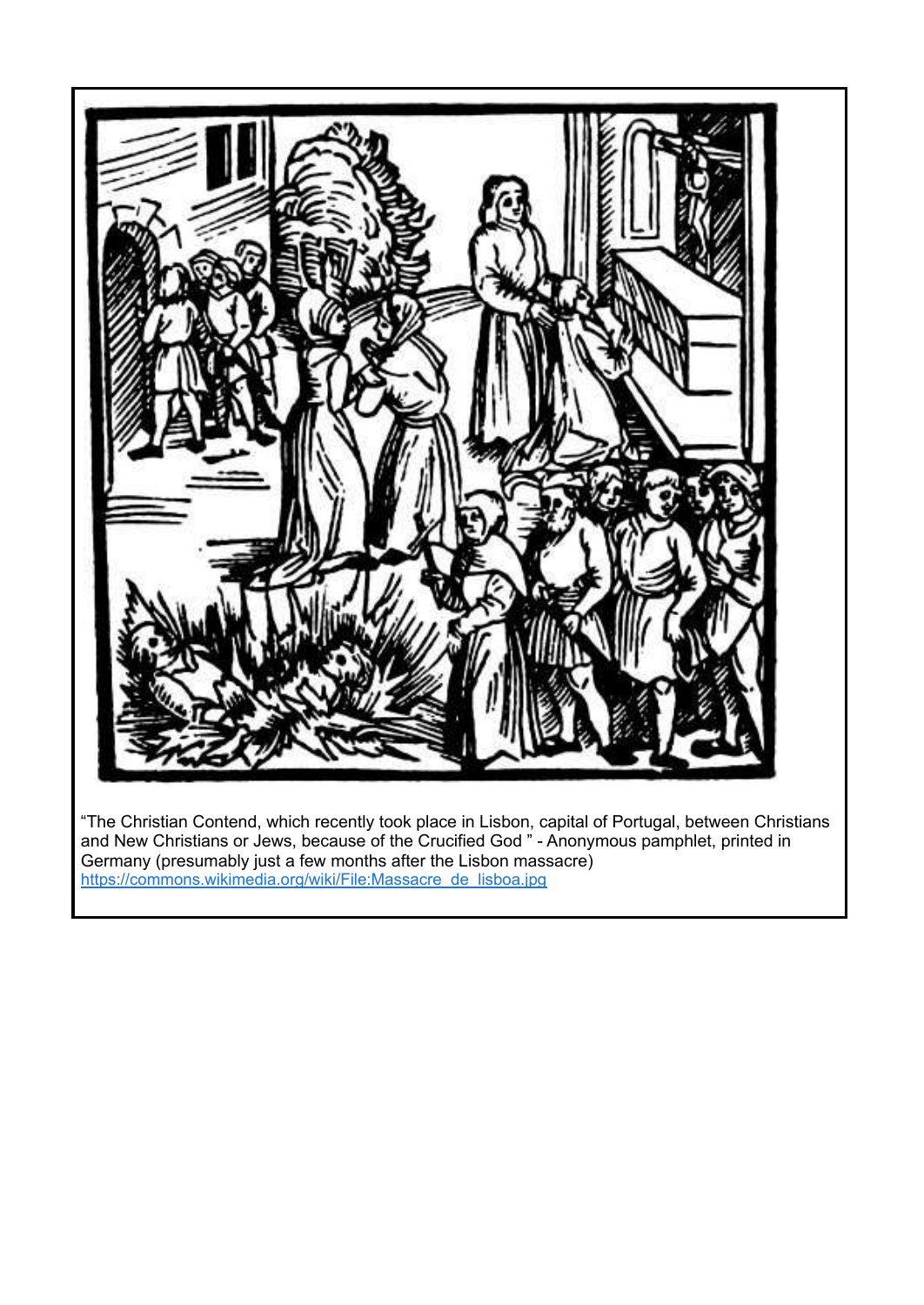# **Europe 16th century map**



[https://commons.wikimedia.org/wiki/Category:Maps\\_of\\_16th-century\\_Europe#/media/File:\(Putzger](https://commons.wikimedia.org/wiki/Category:Maps_of_16th-century_Europe#/media/File:(Putzger)_Europe_1559.jpg) [\)\\_Europe\\_1559.jpg](https://commons.wikimedia.org/wiki/Category:Maps_of_16th-century_Europe#/media/File:(Putzger)_Europe_1559.jpg)



*[https://commons.wikimedia.org/wiki/File:Blank\\_map\\_Western\\_Europe\\_without\\_borders\\_atelier\\_graphique\\_colors.sv](https://commons.wikimedia.org/wiki/File:Blank_map_Western_Europe_without_borders_atelier_graphique_colors.svg) [g](https://commons.wikimedia.org/wiki/File:Blank_map_Western_Europe_without_borders_atelier_graphique_colors.svg)*

**World Map**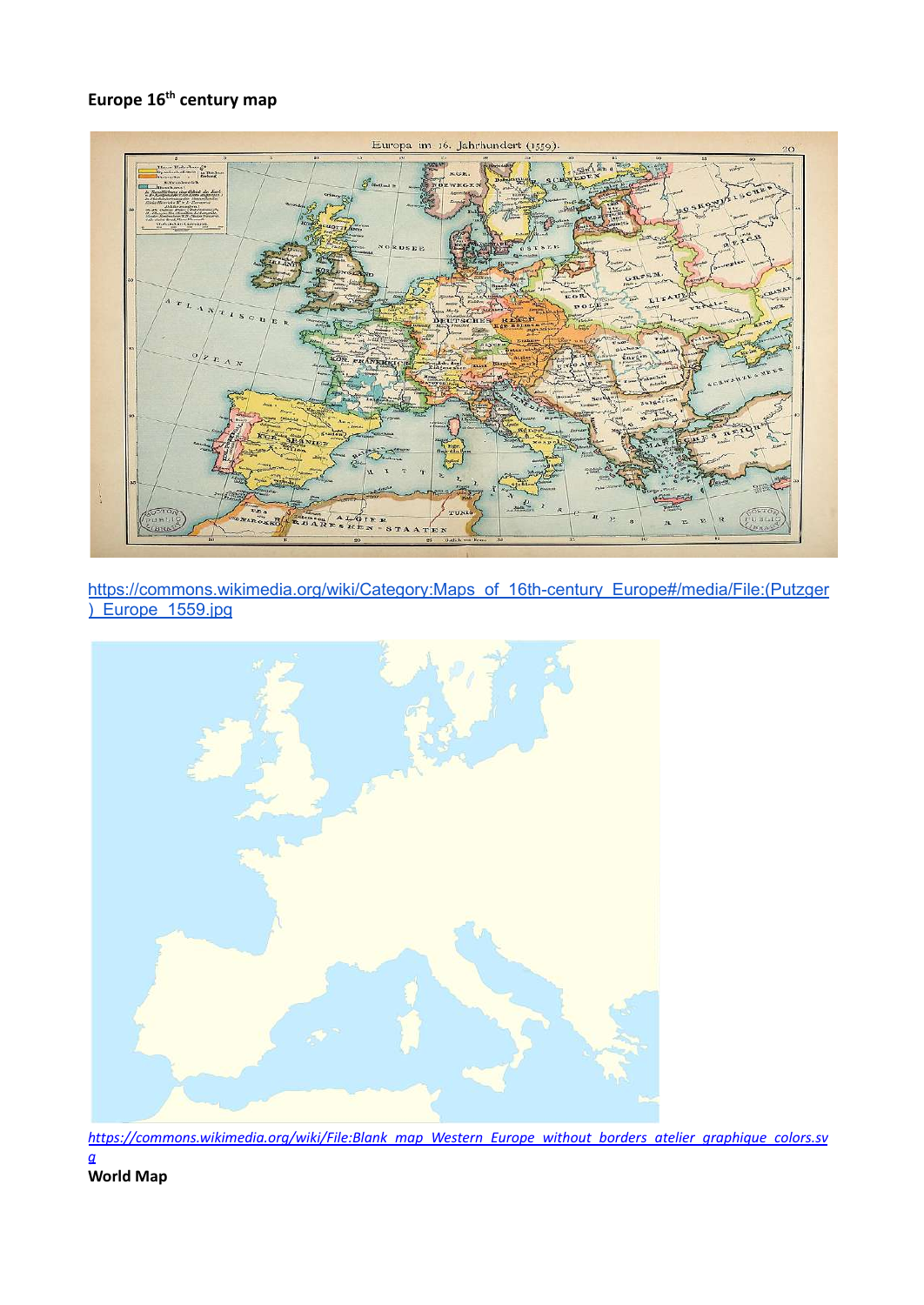

*<https://www.freeworldmaps.net/download/map.html>*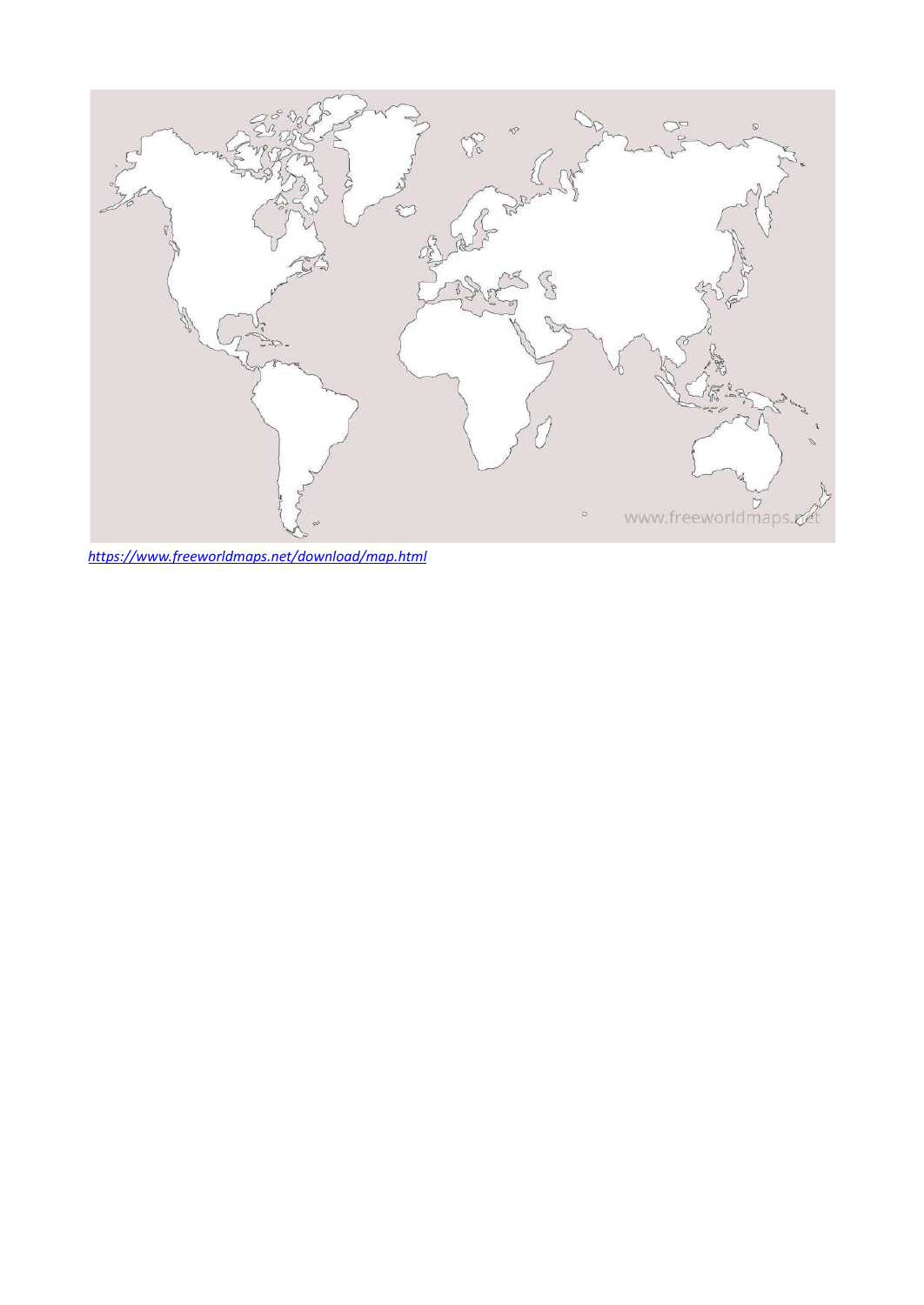#### **Appendices:**

1. We offer some explanations and sources about some concepts we consider important. They can be consulted by teachers to increase their knowledge or by students in order to enlarge the activity:

#### **"***Limpieza de sangre***" (blood's cleansing)**

We base on the book of Léon Poliakov, who made a large study about this phenomenon which took place in Spain along the Modern Age.



According to this author, the blood's cleansing was an obsession, specially betseen XVIIth and XVIIIth centuries.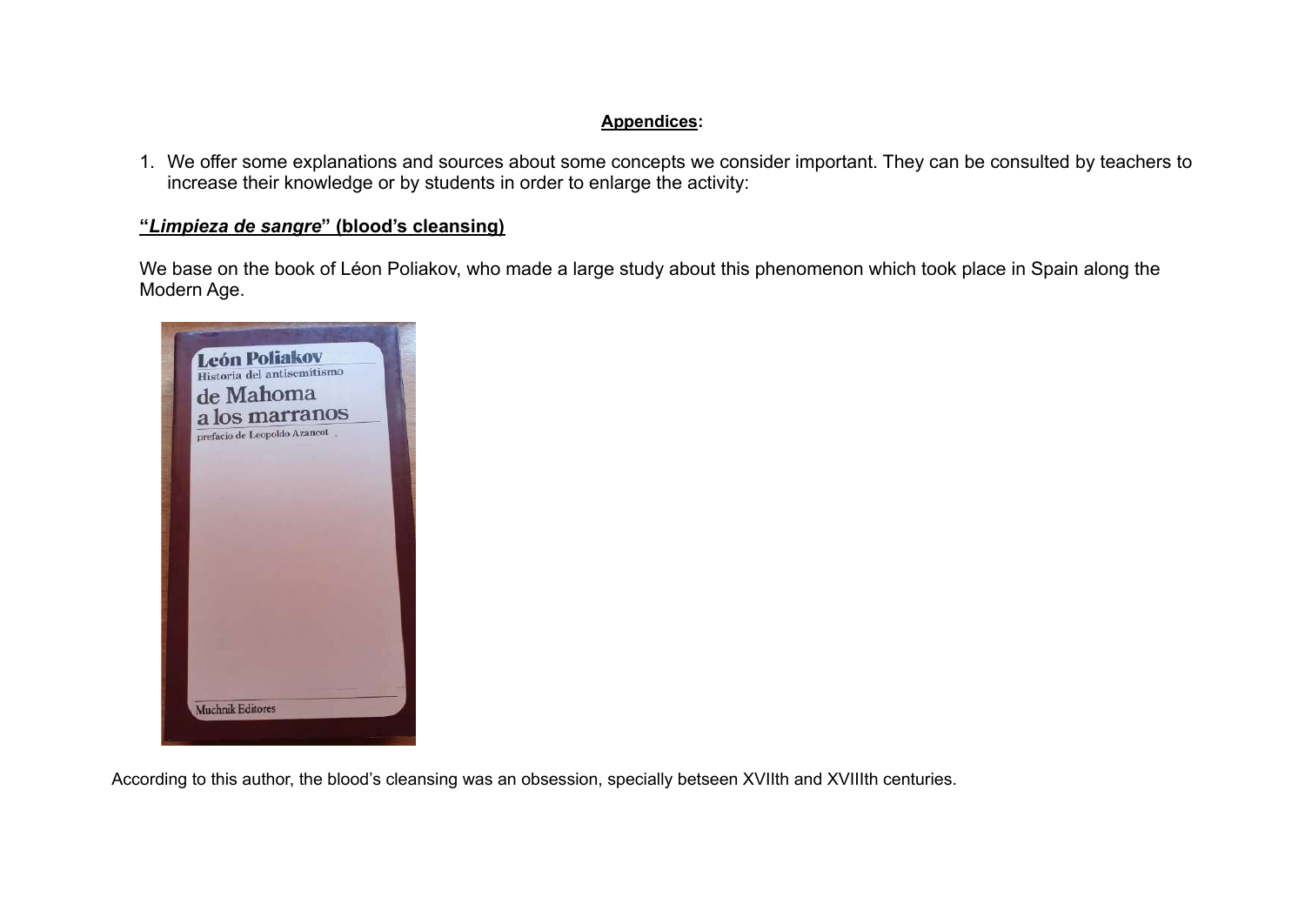A blood's clean person was who could prove that he was an *old Christian*", that is, someone who is not a conversed or, even more, someone who has not a conversed background in his family along the generations. It was a compulsory requirement to save honour, to access and to progress in job…

From this point, the "*Santa Inquisición" (*the religious Court*)* invested all its efforts researching the history of people and their families. For that purpose it surrounded itself of a long row of informers and confidents. Finally, the procedure to obtain the "Blood's cleansing certificate" turned into an absolute and embarrassing way of corruption,, because at the end, people paid a lot of money for this certificate of blood purity.

This fact legally disappeared in the XIXth century, but not at all, because the weight of the tradition is so heavy and we can observe some remains of this stigmas in Spain still nowadays.

This racial obsession against Jews and their Christian descendents in the Europe of the beginnings of the Modern Age is considered by Poliakov as the bases of more recent disasters like Nazism ans Holocaust.

Source:

Volvamos pues a estos esenciales problemas españoles. En el siglo XVII la obsesión "de la limpieza de sangre" alcanza su paroxismo. Es la época en que "los caminos de España" están transitados en todas las direcciones por los comisarios encargados de la informaciones, de las repetidas consultas a los archivos locales; la época en que los "viejos de los poblados tenían ocasión de poner a prueba su memoria y conocimiento de los vínculos de parentesco". Alrededor de 1635, el polemista Gerónimo de Zavallos se indignaba de "la enorme cantidad de gente ocupada en obtener informaciones; procuradores del honor y devoradores de las fortunas, que derrochan un dinero que podría ser utilizado provechosamente en sembrar y laborar los campos", en tanto que "hombres que habrían debido ocuparse de sus hijos y dejarles algo, consumen por estas pretensiones la fortuna que podrían haberles legado, lo que en gran parte es causa de la despoblación de España, pues en una familia señalada como impura, los hijos se hacen curas o monjes, y las hijas, religiosas…" […] En la misma época, un autor anónimo deploraba "los incontables perjurios de los testigos que, ya por afecto o amistad, ya por temor o interés, dicen lo que las partes en cuestión quieren que digan, y hay gentes que sacan su sustento diario y hacen una profesión de añadir algo de su cosecha a todos los informes que obtienen, y si no se les paga, causan tanto estrago que hoy en día todos compran su honor, tanto los que son limpios como los que no lo son, para obtenerlo y aquellos para no perderlo".

En 1636, Jacinto, coronel de caballería, solicitaba su admisión en la orden de San Juan; estas decisiones siempre tenían que ver con el honor familiar. Desde Perú, su tío, como prelado experimentado que era, explicaba a su sobrino cómo había que arreglárselas para probar su pureza de sangre, de qué manera reclutar los testigos, ganarse a los investigadores e informantes, comprar a los folicularios a sueldo. Le mandaba mil ducados para "negociar" ese delicado asunto. Y terminaba su carta así: "Nuestra sangre es indudablemente una sangre irreprochable, pero no basta que lo sea, hay que demostrarlo sin titubeos." ¡No basta con serlo, hay que parecerlo! A partir de entonces hizo su aparición en la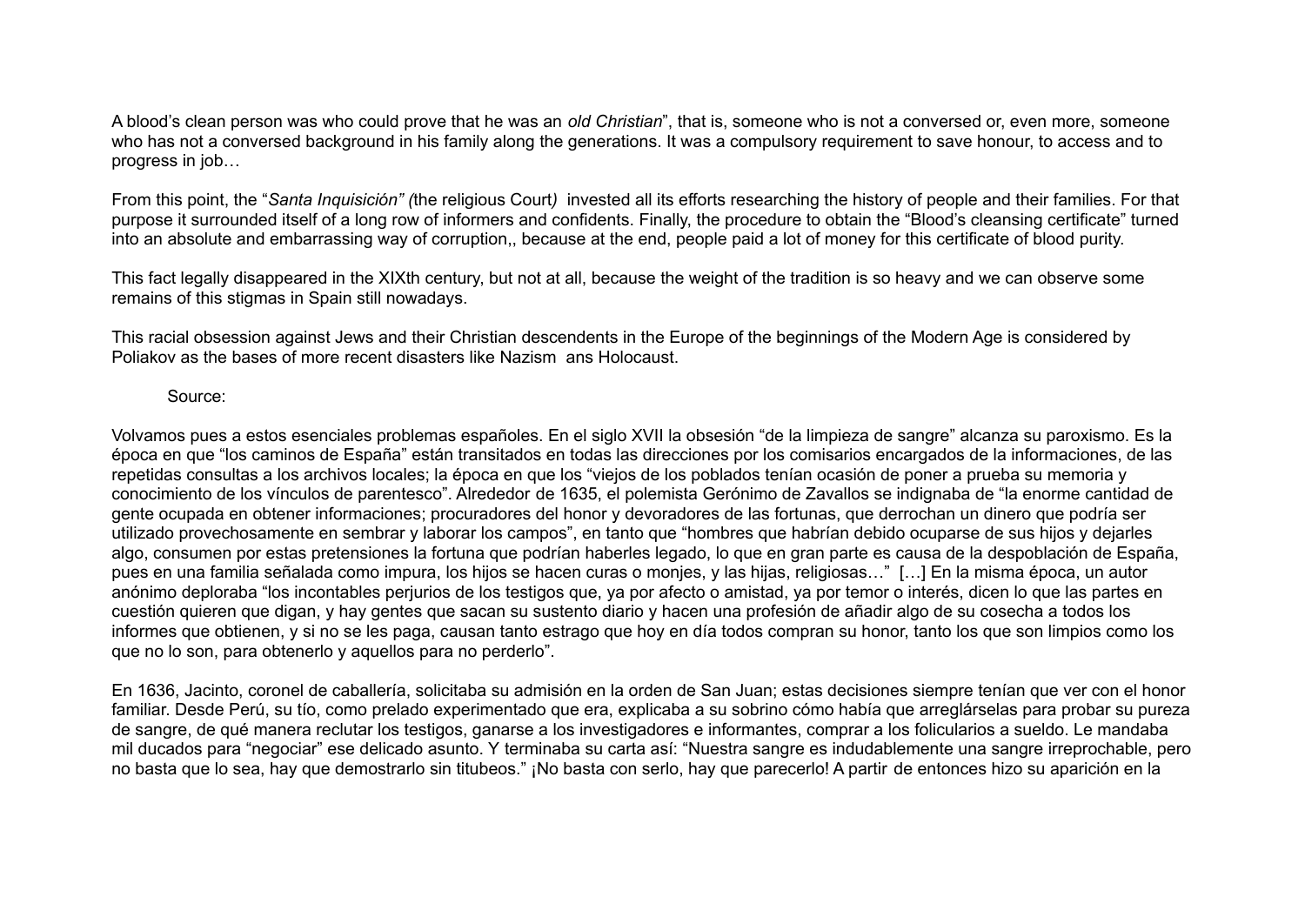vida española el *linajudo*, cazador de linajes que, ya por una pasión malsana, ya por un afán de lucro, coleccionaba las genealogías y provocaba el temor en su vecindad. […]

La severidad de las *pruebas* las volvía inverosímiles, a la vez que aumentaba la desconfianza por la sangre infiel; y esto hasta tal punto que, al no encontrar mancha alguna en la ascendencia de un hereje, un inquisidor se volvió contra la nodriza que lo había amamantado, y logró establecer que ella tenía antepasados judíos, lo cual "lo hizo reflexionar mucho", y sin duda le confirmó su sosiego intelectual.

Los que viven en el continente de España y Portugal –escribía Montesquieu en la setenta y ocho de sus *Cartas Persas* – se sienten orgullosos de que se los llame cristianos viejos, es decir, que no son de aquellos que la Inquisición ha persuadido en los dos últimos siglos de abrazar la religión cristiana.[…]

En el siglo XVIII […] los nombramientos y los ascensos seguían subordinados al largo y costoso procedimiento de las "pruebas".[Floridablanca] se indignaba de "la nota indecente y hasta infame aplicada a los convertidos y sus descendientes ¡de modo tal que la acción más sana del hombre –su conversión a nuestra santísima fe-, es castigada con la misma pena que la apostasía, su peor crimen". Una ley de 1772 disponía que era necesario un certificado de *limpieza* para obtener el título de abogado, de maestro de escuela y hasta de escribano. En ciertas localidades, por ejemplo en Villena, había que presentarlo para poder obtener allí su domicilio.

[...] No fue hasta 1835 que se suprimieron en los establecimientos de enseñanza dependientes del ministerio del Interior [...] Por último, una ley de 1865 suprimía definitivamente y de una manera general los "informes", tanto para contraer matrimonio como para ingresar en la administración pública.

Poliakov, León: Hiistoria del antisemitismo volumen II. De Mahoma a los marranos. Ed. Muchnik: Barcelona, 1982. Pages: 291-297.

#### Translation:

Let us return to these essential Spanish problems. In the seventeenth century the obsession with "cleansing blood" reached its climax. It is the time when "the roads of Spain" are traveled in all directions by the commissioners in charge of information, from repeated inquiries to local archives; the time when the "old men of the villages had the opportunity to test their memory and knowledge of kinship ties." Around 1635, the polemicist Gerónimo de Zavallos was outraged at "the enormous number of people busy obtaining information; solicitors of honor and devourers of fortunes, who squander money that could be profitably used in sowing and working the fields ", while" men who should have taken care of their children and left them something, consume for these claims the fortune that they could having bequeathed them, which to a large extent is the cause of the depopulation of Spain, since in a family designated as impure, the sons become priests or monks, and the daughters, nuns… "[…] At the same time, an anonymous author he deplored "the countless perjuries of witnesses who, out of affection or friendship, already out of fear or interest, say what the parties in question want them to say, and there are people who draw their daily sustenance and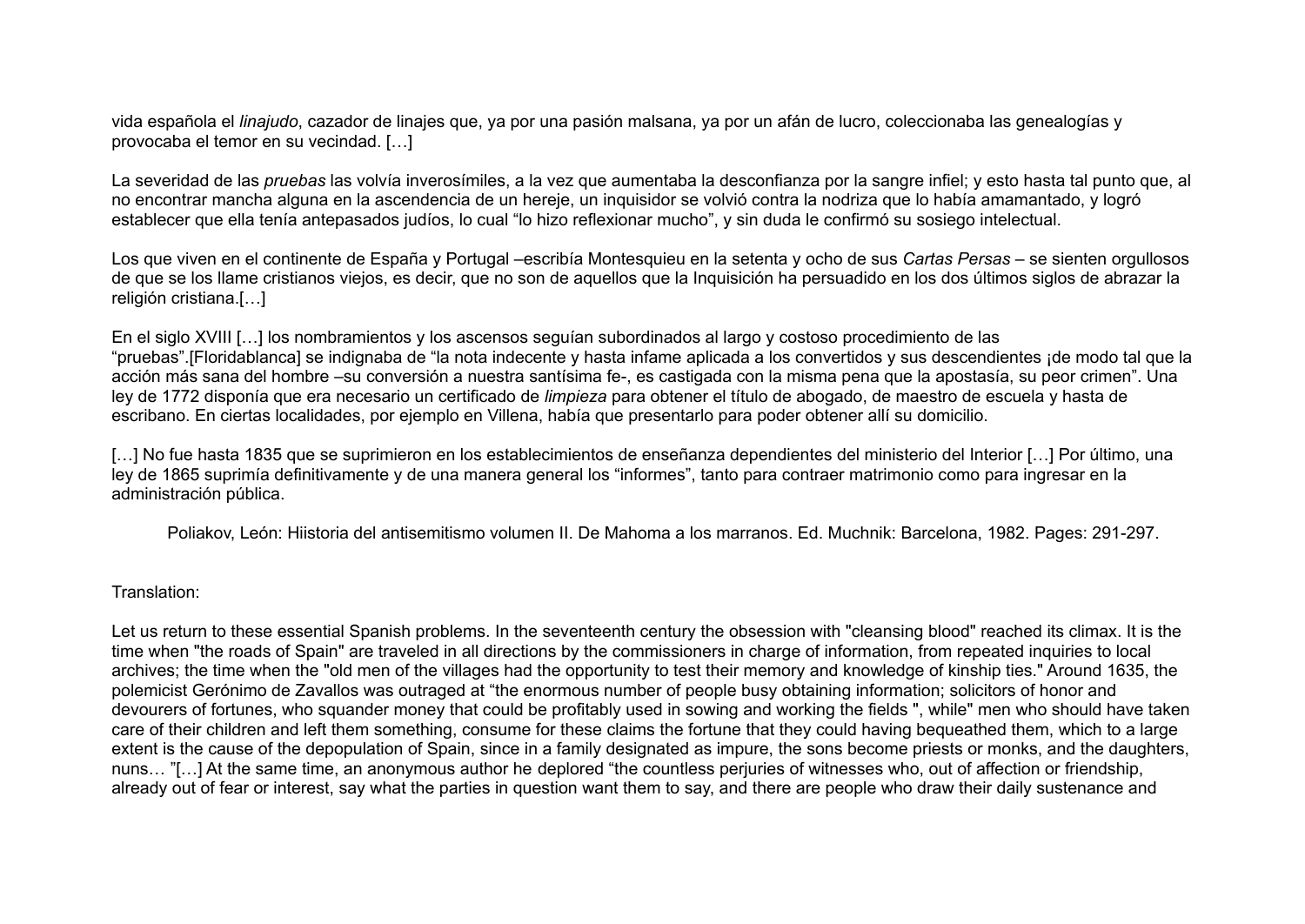make a profession of adding something of their it reaps all the reports they get, and if they are not paid, they cause so much havoc that today everyone buys their honor, both those who are clean and those who are not, to obtain it and those not to lose it ".

In 1636, Jacinto, colonel of cavalry, requested the admission of him in the order of San Juan: these decisions always had to do with family honor. From Peru, his uncle, as an experienced prelate, explained to his nephew how to manage to prove the purity of his blood, how to recruit witnesses, win over investigators and informants, buy from the follicular salaried. He would send her a thousand ducats to "negotiate" this delicate matter. And he ended his letter thus: "Our blood is undoubtedly an irreproachable blood, but it is not enough that it is, it must be demonstrated without hesitation." It is not enough to be, you have to appear so! From then on, the linajudo made his appearance in Spanish life, a lineage hunter who, already out of an unhealthy passion or out of profit, collected genealogies and caused fear in his neighborhood. […]

The severity of the trials made them implausible, while distrust of unfaithful blood increased; and this to such an extent that, finding no stain in the ancestry of a heretic, an inquisitor turned against the nurse who had suckled him, and succeeded in establishing that she had Jewish ancestors, which "made him reflect a lot", and no doubt it confirmed his intellectual calm.

Those who live on the mainland of Spain and Portugal - Montesquieu wrote in the seventy-eight of his Persian Letters - feel proud that they are called Old Christians, that is to say, that they are not of those that the Inquisition has persuaded in both last centuries of embracing the Christian religion. […]

In the 18th century [...] appointments and promotions were still subordinated to the long and expensive procedure of "tests." [Floridablanca] was outraged at "the indecent and even infamous note applied to converts and their descendants! In such a way that the healthiest action of man - his conversion to our most holy faith - is punished with the same penalty as apostasy, his worst crime ". A 1772 law provided that a cleanliness certificate was necessary to obtain the title of lawyer, school teacher and even notary. In certain localities, for example in Villena, it was necessary to present it in order to obtain his address there.

[...] It was not until 1835 that they were abolished in the educational establishments dependent on the Ministry of the Interior [...] Finally, a law of 1865 definitively and in a general way abolished the "reports", both to contract marriage and to enter public administration.

Poliakov, León: Hiistoria del antisemitismo volumen II. De Mahoma a los marranos. Ed. Muchnik: Barcelona, 1982. Pages: 291-297.

You can expand the knowledge about this concept with this other book: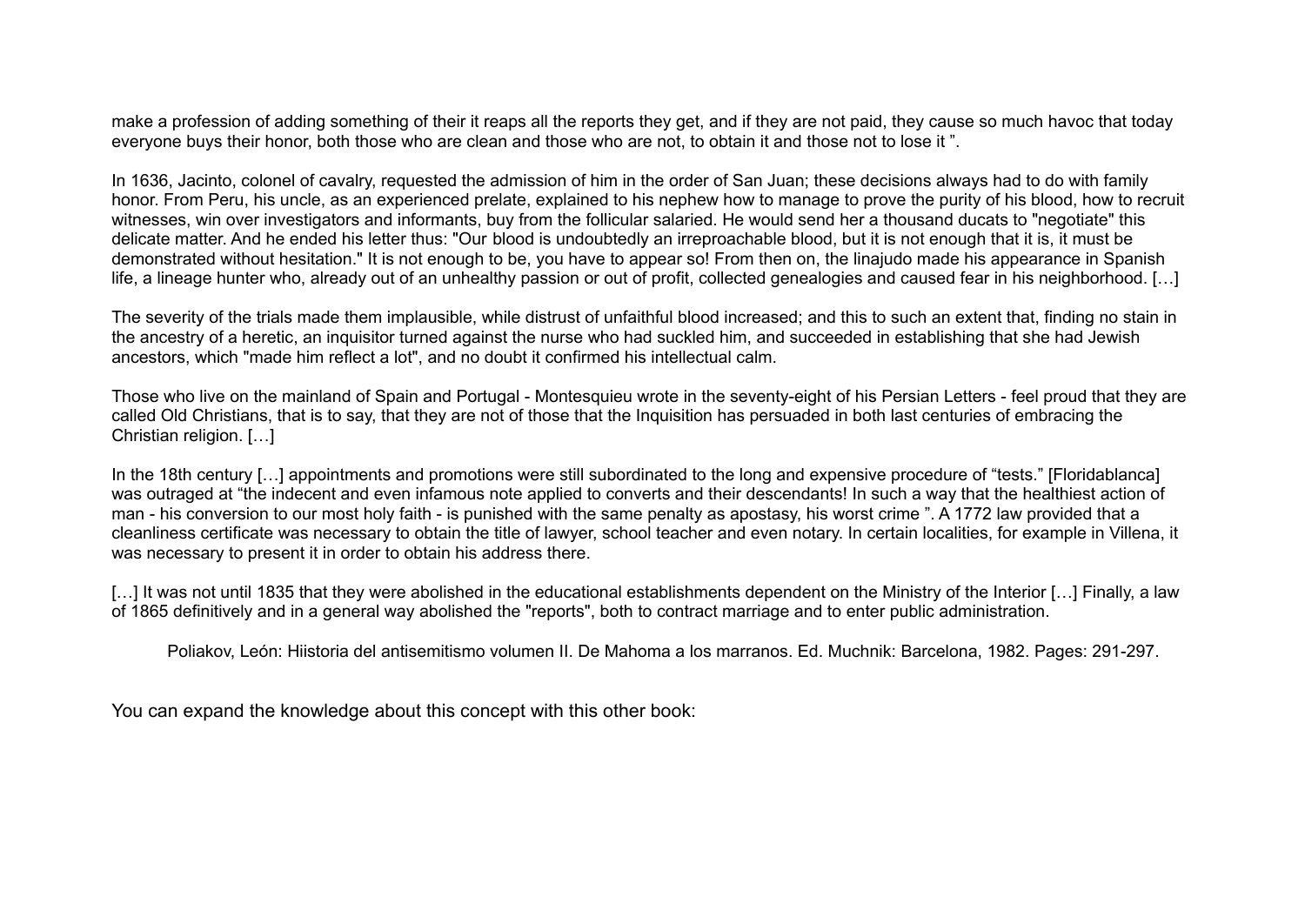

**Staeller, Christine**: Ni una gota de sangre impura. La España inquisitorial y la Alemania nazi cara a cara. Ed. Galaxia Gutemberg

### **"***Cristãos novos***" (New Christians)**

With the edict to expel the Jews from Spain, in 1492, between 50 and 120 thousand Jews emigrated to Portugal. In 1496, King Manuel I decreed the expulsion of the Jews, seeking the forced conversion of all Jews in Portugal. The forced conversion and the late establishment of the Inquisition in Portugal (1536) led to the development of crypto-Judaism under more favorable conditions than in Spain.

Converted Jews were also called New Christians. Many of them distanced themselves from crypto-Jewish practices, maintaining economic links and ethnic solidarity with those who maintained the Jewish cult in hiding. The inquisition in Portugal was mainly concerned with false converts, especially until the middle of the 18th century.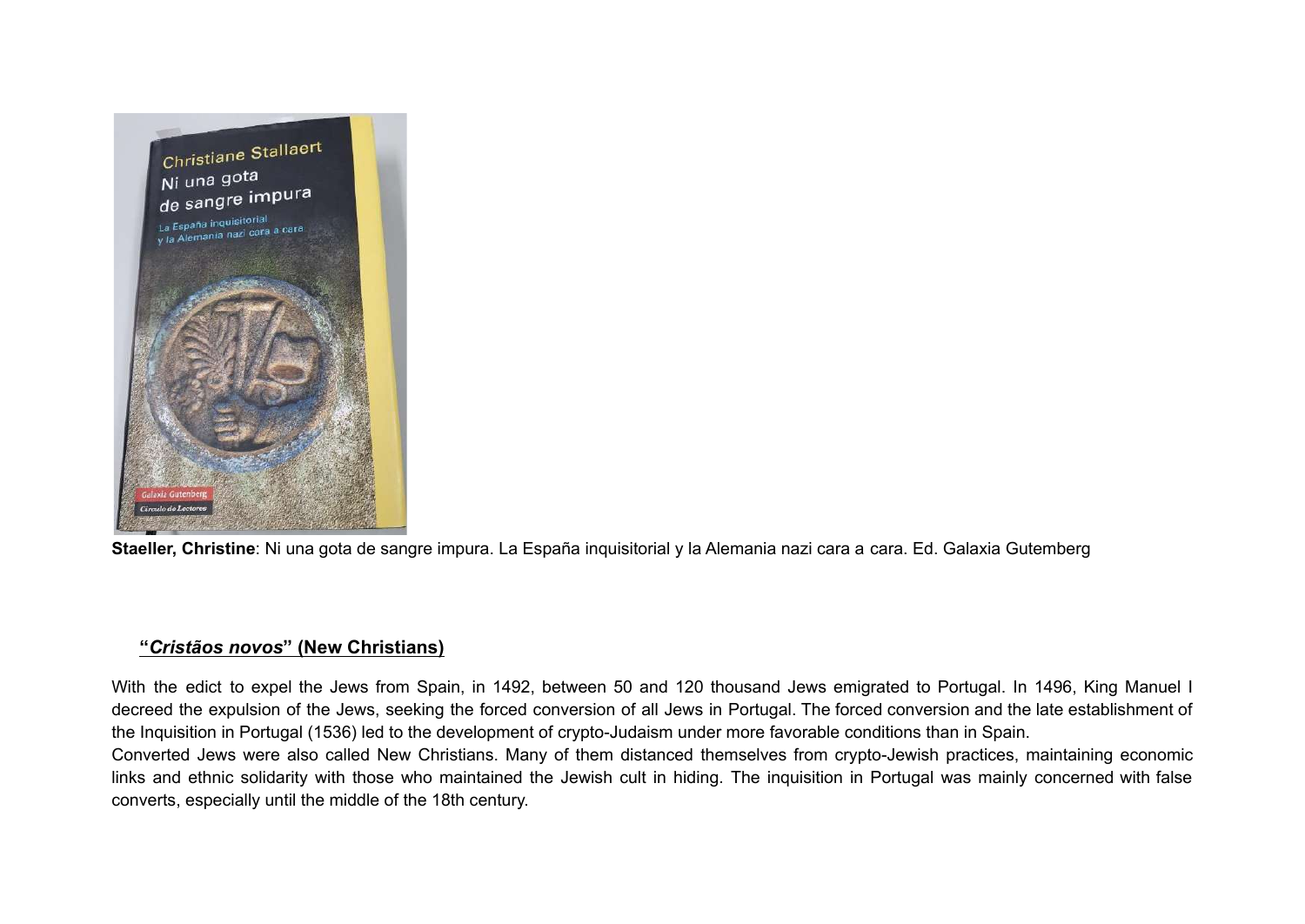Throughout the 16th century, a minority of the conversational population emigrated to countries where they could publicly return to Judaism, identifying communities in Venice, Livorno, Amsterdam, Hamburg, London, Bordeaux, Bayonne, as well as in the English and Dutch colonies of America.

Source:Kaplan, Yosef - Conversão, Conversos. In Mucznik, Lúcia Liba et al (coord.) - Dicionário do Judaísmo Português. Lisboa: **Editorial Presença, 2009, pp. 174-176.**

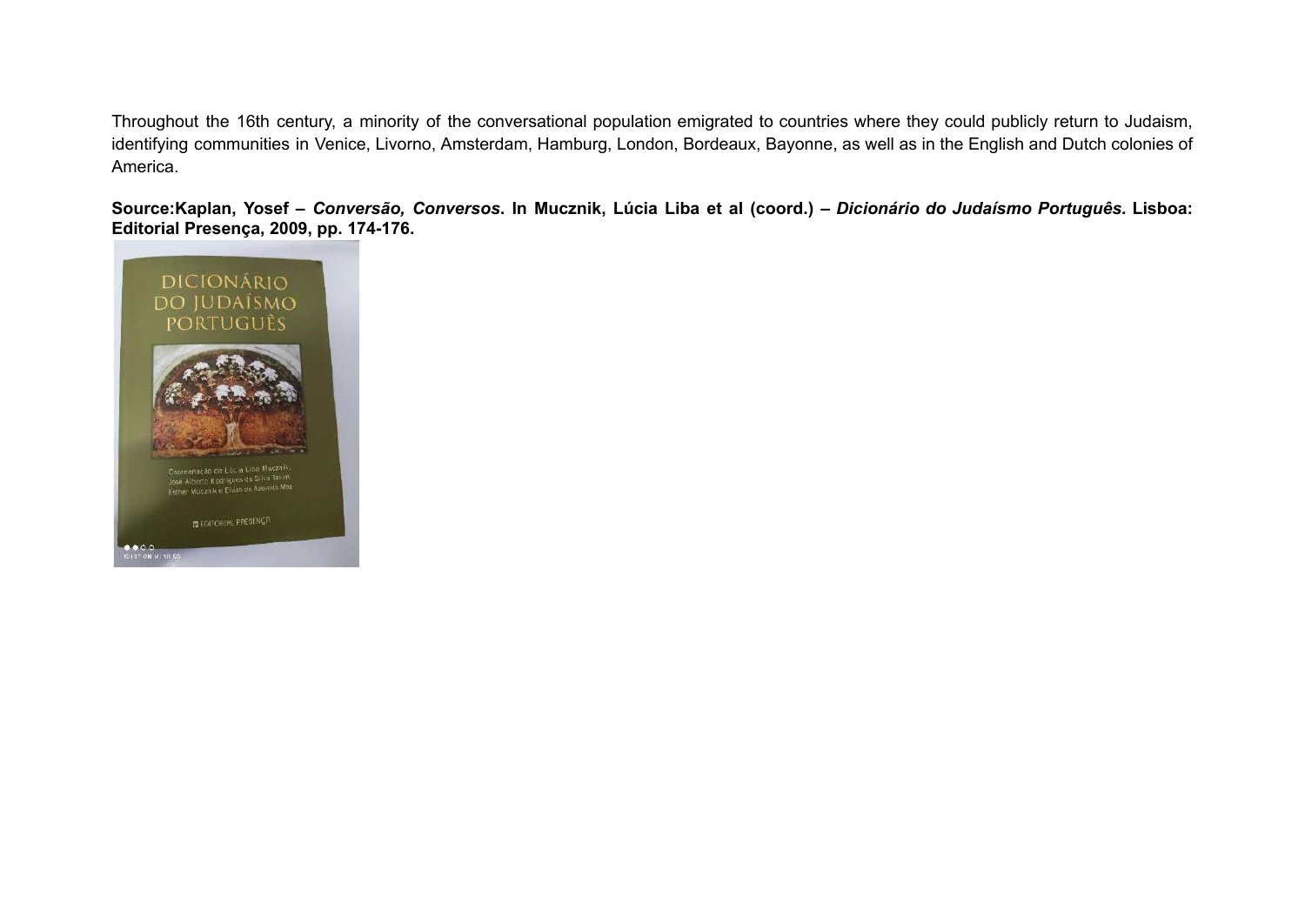## 2. Evaluation

The evaluation of this activity can be done according to the following tables:

| Class:                                                                                                                              | Day/Time:        |                |                |   |   |
|-------------------------------------------------------------------------------------------------------------------------------------|------------------|----------------|----------------|---|---|
| Group being marked:                                                                                                                 |                  |                |                |   |   |
| <b>Topic</b>                                                                                                                        |                  |                |                |   |   |
| <b>Marking Scheme for group presentations</b>                                                                                       | 1=poor 5=best    |                |                |   |   |
| mark for detail, then award overall mark for each section                                                                           |                  | $\overline{2}$ | $\overline{3}$ | 4 | 5 |
| 1) Content                                                                                                                          |                  |                |                |   |   |
| Introduction and: Identifies objectives, purpose, engages audience from the start                                                   |                  |                |                |   |   |
| <b>Structure:</b> Gains audience's attention logical, clear, comprehensive                                                          |                  |                |                |   |   |
| Key points and Body: displays a good grasp of the subject an accurate account; addresses core issues is<br>appropriate for audience |                  |                |                |   |   |
| Well Researched: Has consulted a number of sources                                                                                  |                  |                |                |   |   |
| <b>Accuracy:</b> All information is accurate                                                                                        |                  |                |                |   |   |
| Close: Provides conclusion, integration and control                                                                                 |                  |                |                |   |   |
| 1) Content Mark Overall - comments                                                                                                  | Content Mark /30 |                |                |   |   |
| 2) Media used                                                                                                                       |                  |                |                |   |   |
| Minimum length requirement met                                                                                                      |                  |                |                |   |   |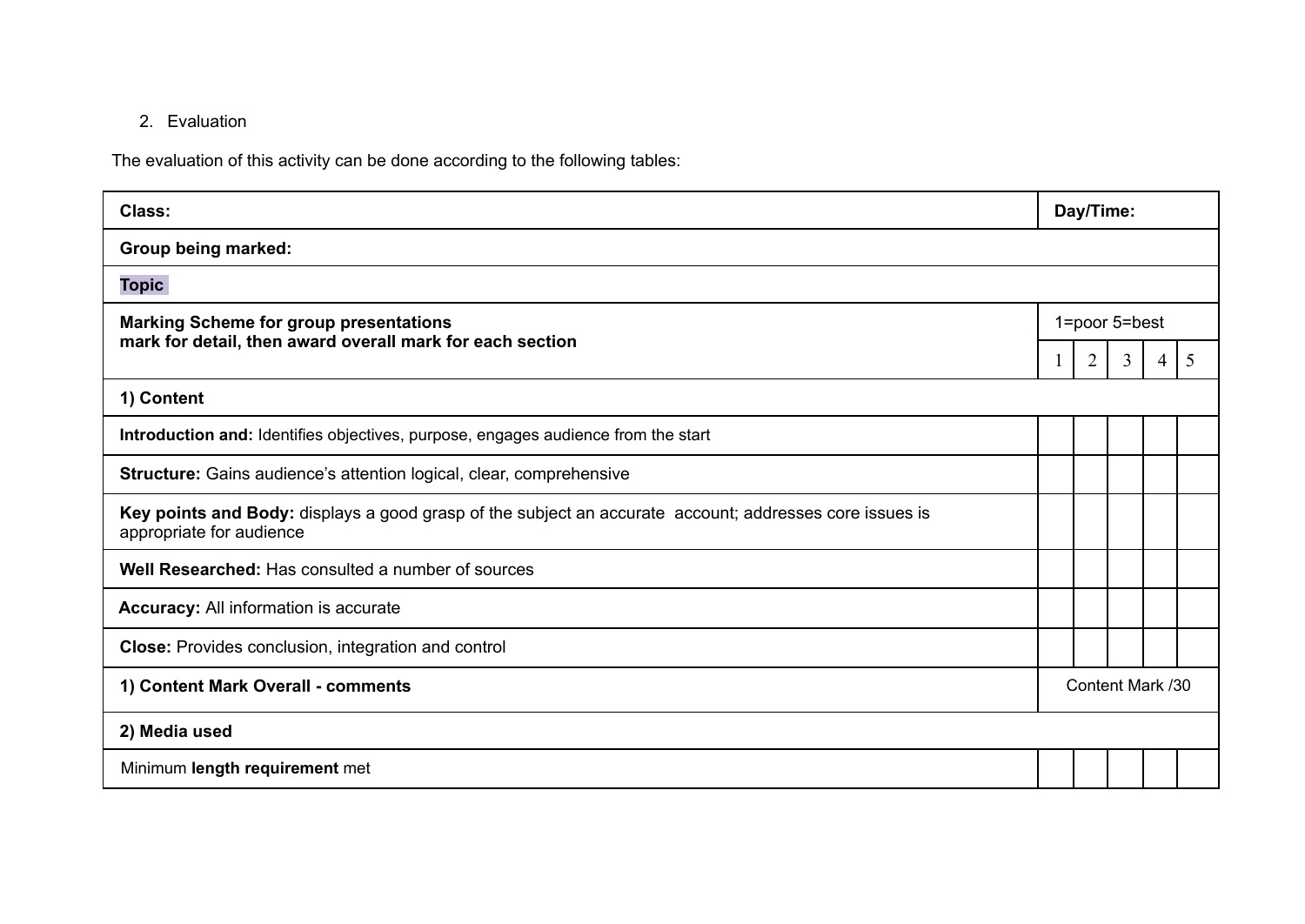| <b>Learning Outcomes met</b>                                                                                                               |                     |  |  |  |  |
|--------------------------------------------------------------------------------------------------------------------------------------------|---------------------|--|--|--|--|
| Media is clear, easily understood, language accessible                                                                                     |                     |  |  |  |  |
| Use of colour, imagery etc.                                                                                                                |                     |  |  |  |  |
| Media ties in with presentation well                                                                                                       |                     |  |  |  |  |
| Other (use of extras etc.)                                                                                                                 |                     |  |  |  |  |
| 2) Media Mark Overall - comments                                                                                                           | PowerPoint Mark /30 |  |  |  |  |
| 3) Process/Professionalism:                                                                                                                |                     |  |  |  |  |
| Clear speech: audible, nervousness controlled                                                                                              |                     |  |  |  |  |
| Personal energy: has enthusiasm, show confidence/control; avoids reading from notes; addresses whole audience,<br>projects personality,    |                     |  |  |  |  |
| Audience engaged: attention captured and sustained                                                                                         |                     |  |  |  |  |
| Good use of eye contact and gestures                                                                                                       |                     |  |  |  |  |
| 3) Process Mark Overall - comments                                                                                                         | Process Mark /20    |  |  |  |  |
| 4) Overview - Effectiveness and Reflections:                                                                                               |                     |  |  |  |  |
| Your overview of effectiveness: Objectives have been met<br>Message was communicated and understood. The experience was a pleasurable one! | Overview Mark /20   |  |  |  |  |
| 4) Overall Reflection and comments                                                                                                         |                     |  |  |  |  |
| <b>Overall Mark /100</b>                                                                                                                   |                     |  |  |  |  |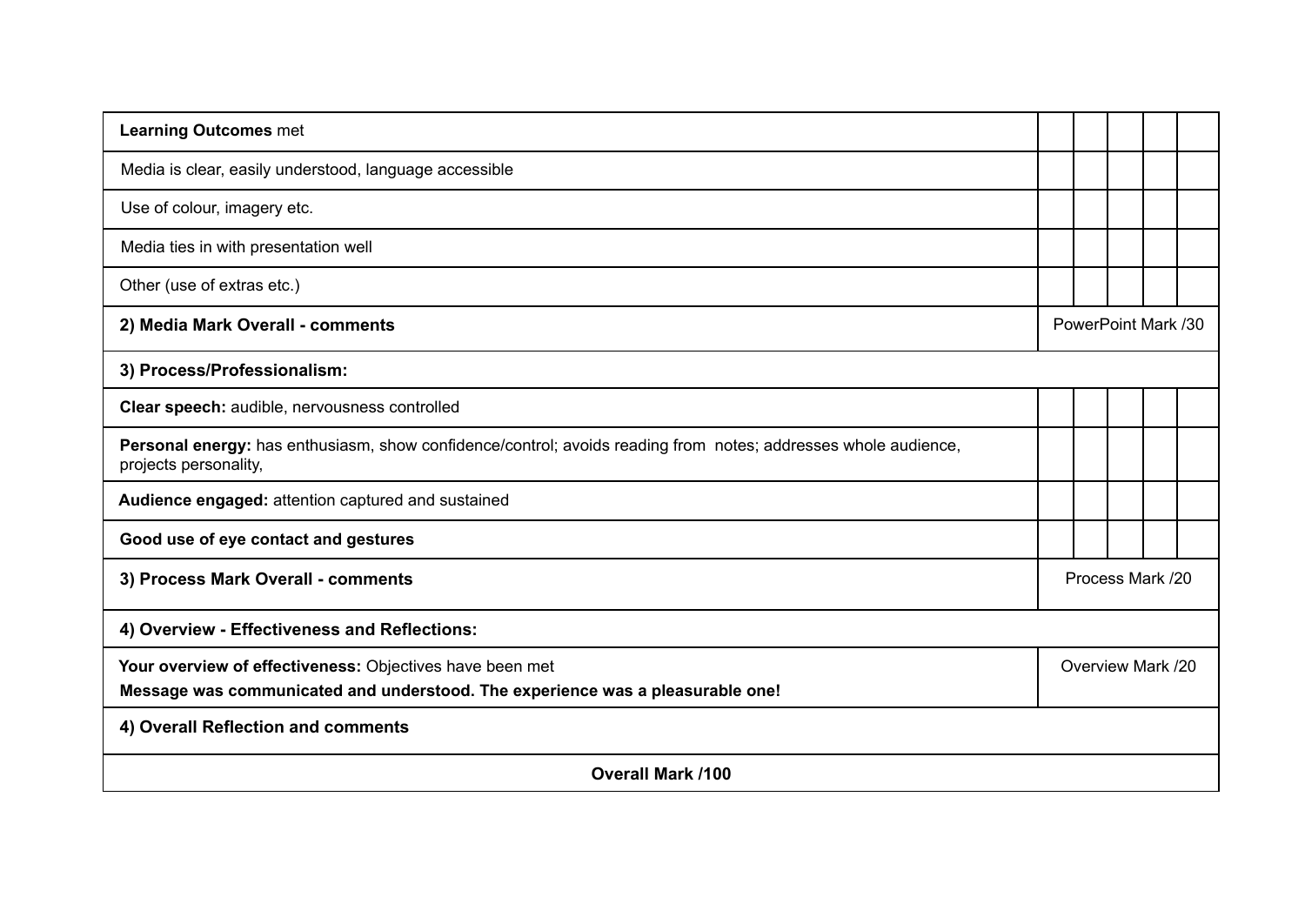# **Percentage Grade on Project**

| <b>Formative Peer assessment of an Oral Presentation</b> | Not done | <b>Done</b> | <b>Profitably</b><br>done |
|----------------------------------------------------------|----------|-------------|---------------------------|
| Group                                                    |          |             |                           |
| <b>Content</b>                                           |          |             |                           |
| Structure of presentation                                |          |             |                           |
| Ideas & logic                                            |          |             |                           |
| Originality & entertainment                              |          |             |                           |
| <b>Delivery</b>                                          |          |             |                           |
| Body language/eye contact                                |          |             |                           |
| Voice - pace, volume, clarity                            |          |             |                           |
| Enthusiasm                                               |          |             |                           |
| Language appropriate to purpose and audience             |          |             |                           |
| Correct grammar, pronunciation, word selection           |          |             |                           |
| Use of visual aids                                       |          |             |                           |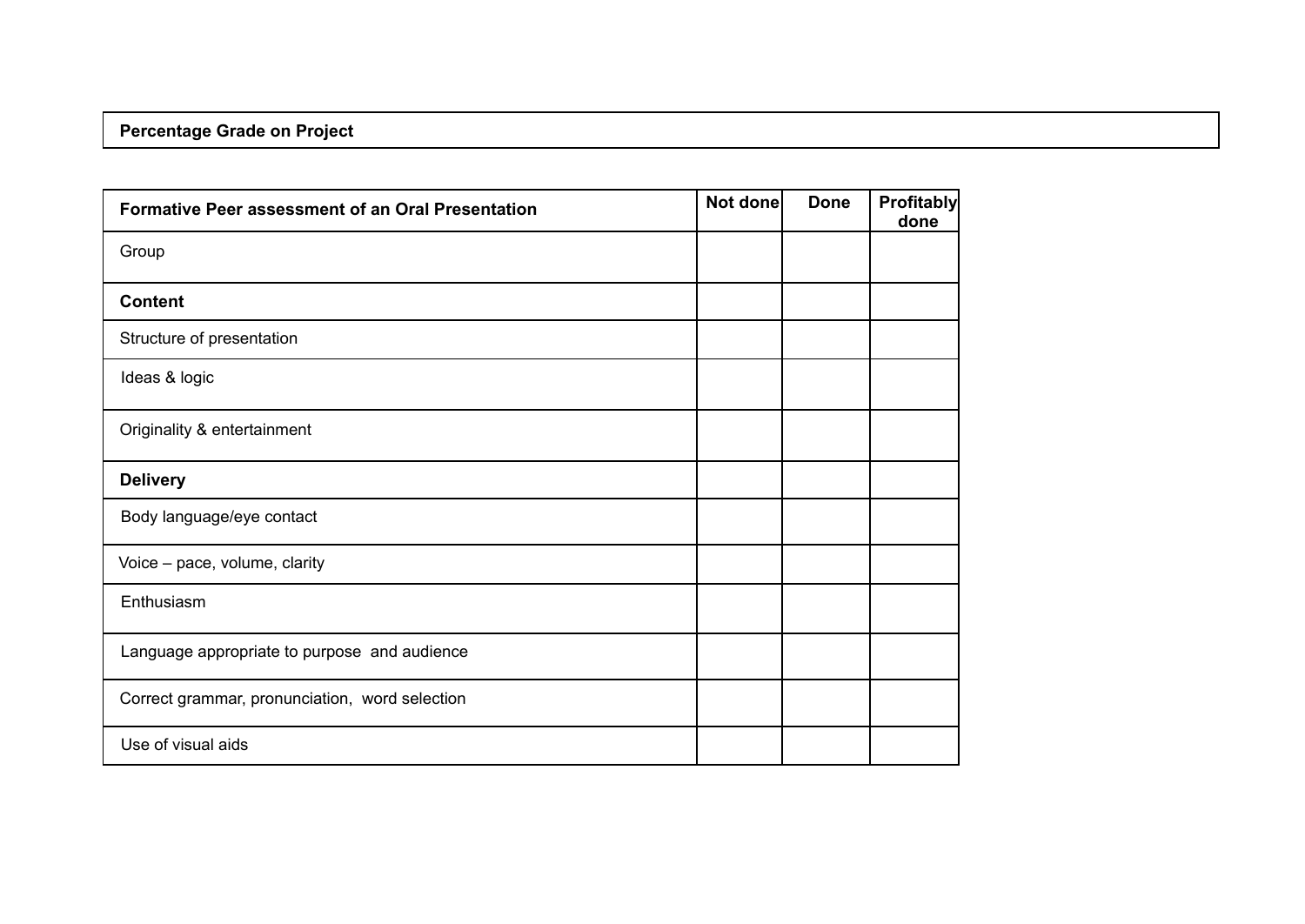| <b>Over all comment:</b> Two things that went well one thing that could be improved |  |  |
|-------------------------------------------------------------------------------------|--|--|
|                                                                                     |  |  |

#### 3. Bibliography and webgraphy

#### **MASSACRE OF LISBON:**

"A matança da Páscoa" ("The Easter killing") Television documentary about Lisbon pogrom (duration: 06'39'' - portuguese; not subtitled) <https://ensina.rtp.pt/artigo/a-matanca-da-pascoa/>

Massacre em Lisboa no dia da pascoela" ("Massacre in Lisbon on Pascoela Day") Radio program related to historical events (duration: 4'13'' portuguese) <https://ensina.rtp.pt/artigo/massacre-em-lisboa-no-dia-da-pascoela/>

he last Kabalist of Lisbon (Richard Zimmler) - Published in 23 languages <https://www.zimler.com/en/books/the-last-kabbalist-of-lisbon>

#### **NEW-CHRISTIANS AND CLEANSING OF BLOOD:**

**Kaplan, Yosef** – *Conversão, Conversos*. In Mucznik, Lúcia Liba et al (coord.) – *Dicionário do Judaísmo Português.* Lisboa: Editorial Presença, 2009, pp. 174-176.

**Poliakov, León**: Hiistoria del antisemitismo volumen II. De Mahoma a los marranos. Ed. Muchnik: Barcelona, 1982. Pages: 291-297.

**Staeller, Christine**: Ni una gota de sangre impura. La España inquisitorial y la Alemania nazi cara a cara. Ed. Galaxia Gutemberg: Barcelona, 2007.

#### **EVASION ROUTES:**

**BEIRNAT, HAIM:** *Atlas of Medieval Jewish History.* Carta: Jerusalem, 1992. Page 85.